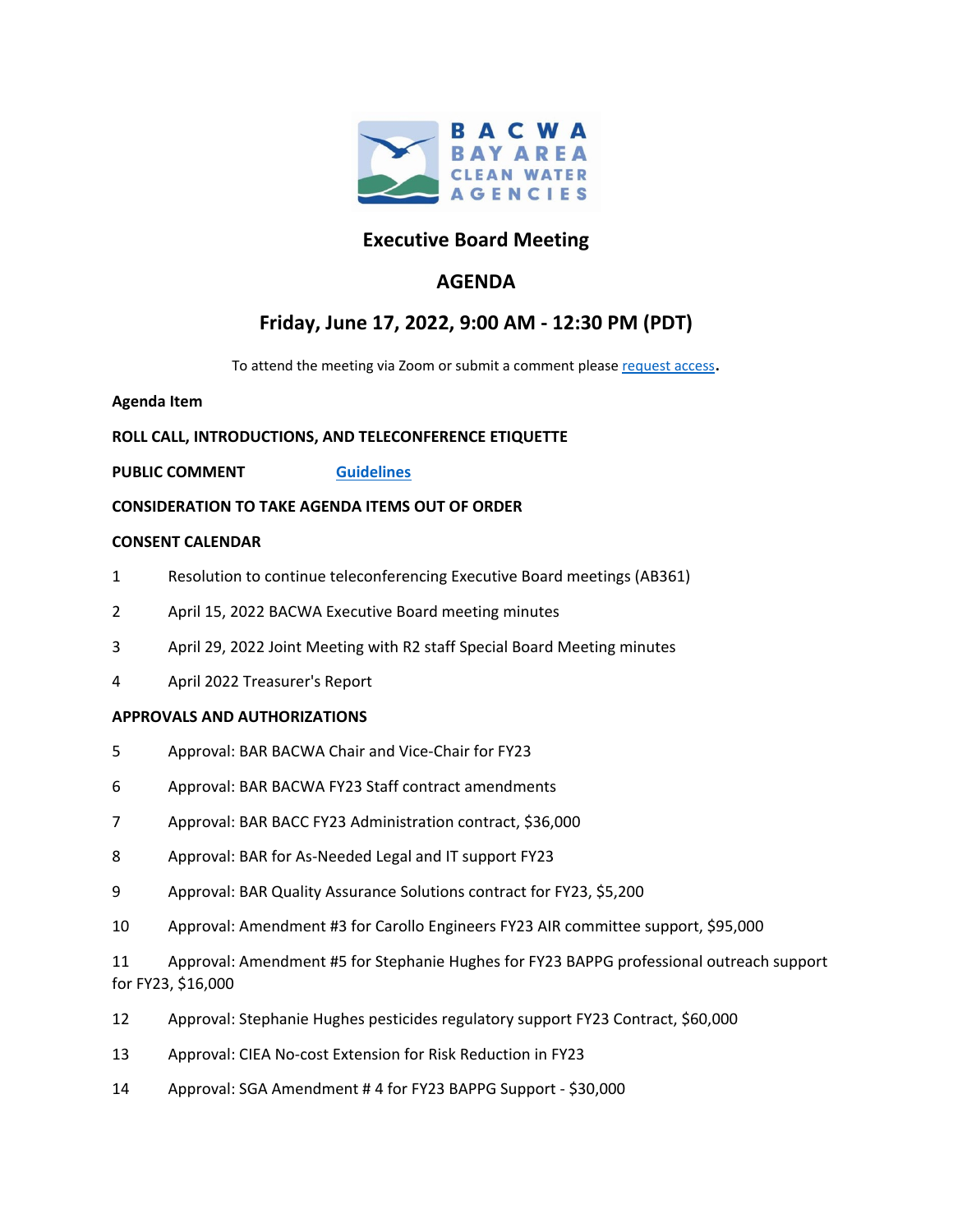- 15 Approval: Amendment # 3 Carollo Contract for FY23 BABC Support - \$120,000
- 16 Approval: Amendment #2 for FY23 NMS Reviewer Contract - \$50,000

#### **POLICY/STRATEGIC**

- 17 Discussion: R2 Announces new EO
- 18 Discussion: Agenda for 7/18 BAAQMD workgroup meeting

#### **BREAK 10:30 AM**

- 19 Discussion: Nutrients
	- a. Technical Work
	- i. Update on SCCWRP Ocean Modeling efforts Ocean Acidification/Hypoxia SAG slides
	- b. Regulatory
	- i. Summer NST meetings and Watershed Permit Workshop
	- ii. Holistic Approach to Improved Nutrient Management: Phase 1 (WRF4974) Exec Summary
	- c. Governance
	- i. Minutes from 4/19 Planning Subcommittee meeting #67
	- ii. Minutes from 5/3 Steering Committee meeting
	- d. Fundraising
	- i. Update on projects for WQIF Grant
- 20 Informational: BACWA comments to Alameda County BOS on proposed composting facility
- 21 Informational: BAOWN Update NBS report and conservation workshop
- 22 Informational: BAPPG Updates: Steering Comm; Teng Chung Wu Pollution Prevention Award Nominate by July 15
- 23 Informational: Regulatory Issues Matrix May 2022 Issues Matrix
- 24 Informational: Climate Change Basin Plan Amendment update
- 25 Discussion: Sea Level Rise round table proposal

#### **OPERATIONAL**

- 26 Discussion: 2022 Annual Meeting debrief and survey responses [Survey Results](https://www.surveymonkey.com/results/SM-3r1OVHZsWr1G5rA2K9l_2BRg_3D_3D/)
- 27 Informational: BACC Update
- 28 Informational: FY23 Meeting Schedule and location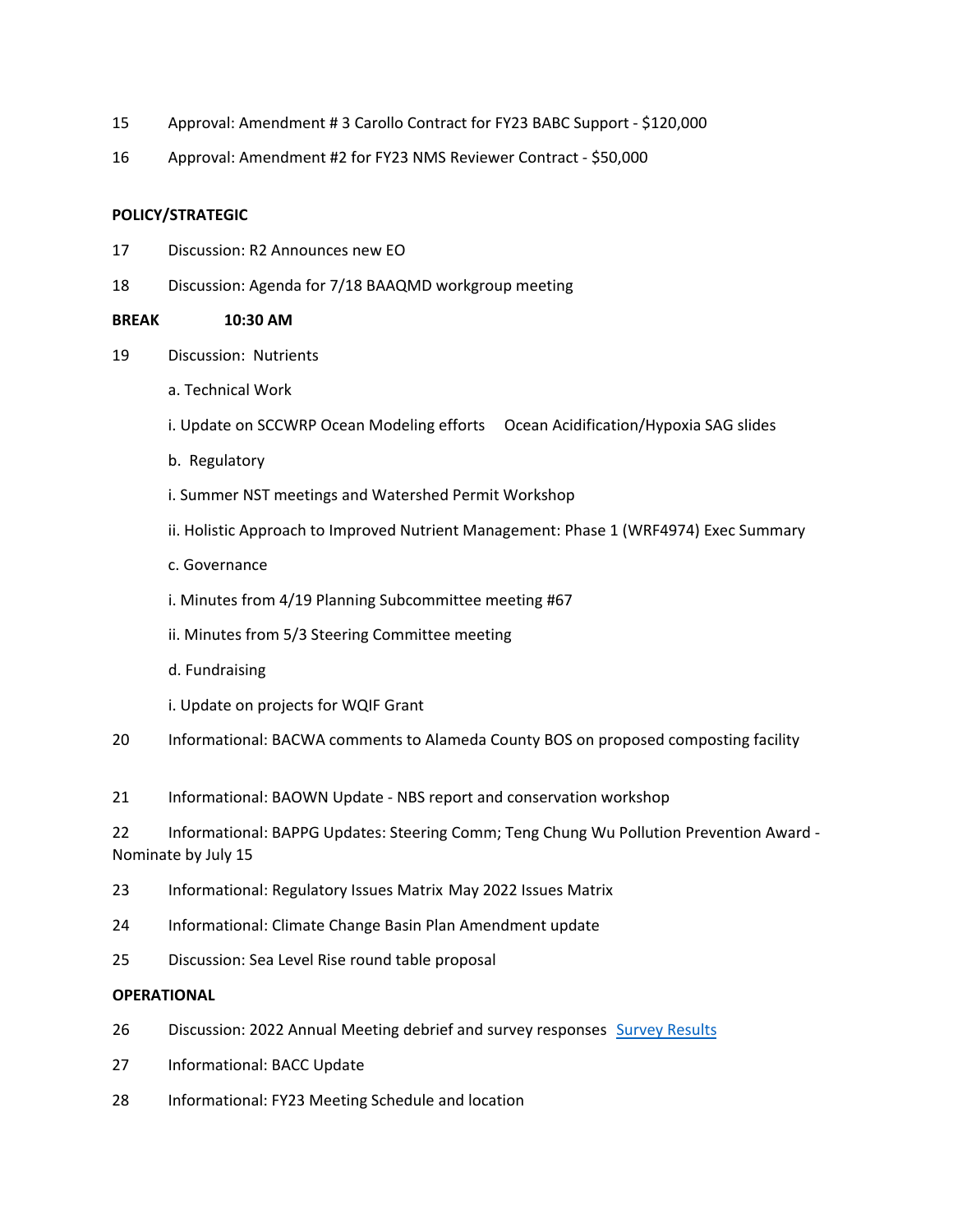29 Informational: Committee Accomplishments 2021-22

#### **REPORTS**

- 30 Committee Reports
- 31 Member highlights
- 32 Executive Director Report
- 33 Board Calendar and Action Items
- 34 Regulatory Program Manager Report
- 35 Other BACWA Representative Reports
	- a. RMP Technical Committee Mary Lou Esparza, Yuyun Shang, Samantha Engelage
	- b. RMP Steering Committee Karin North; Amanda Roa; Eric Dunlavey
	- c. Summit Partners Lorien Fono; Amit Mutsuddy
	- d. ASC/SFEI Lorien Fono; Eileen White
	- e. Nutrient Governance Steering Committee Eric Dunlavey; Eileen White; Lori Schectel
	- e.i Nutrient Planning Subgroup Eric Dunlavey
	- e.ii NMS Technical Workgroup Eric Dunlavey
	- f. SWRCB Nutrient SAG Lorien Fono
	- g. NACWA Taskforce on Dental Amalgam Tim Potter
	- h. BAIRWMP Cheryl Munoz; Florence Wedington
	- i. NACWA Emerging Contaminants Karin North; Melody LaBella
	- j. CASA State Legislative Committee Lori Schectel
	- k. CASA Regulatory Workgroup Lorien Fono; Mary Cousins
	- l. ReNUWIt Jackie Zipkin; Karin North
	- m. ReNUWIt One Water Jackie Zipkin, Eric Hansen
	- n. RMP Microplastics Liaison Artem Dyachenko
	- o. Bay Area Regional Reliability Project Eileen White
	- p. WateReuse Working Group Cheryl Munoz
	- q. San Francisco Estuary Partnership Eileen White; Lorien Fono
	- r. CPSC Policy Education Advisory Committee Colleen Henry